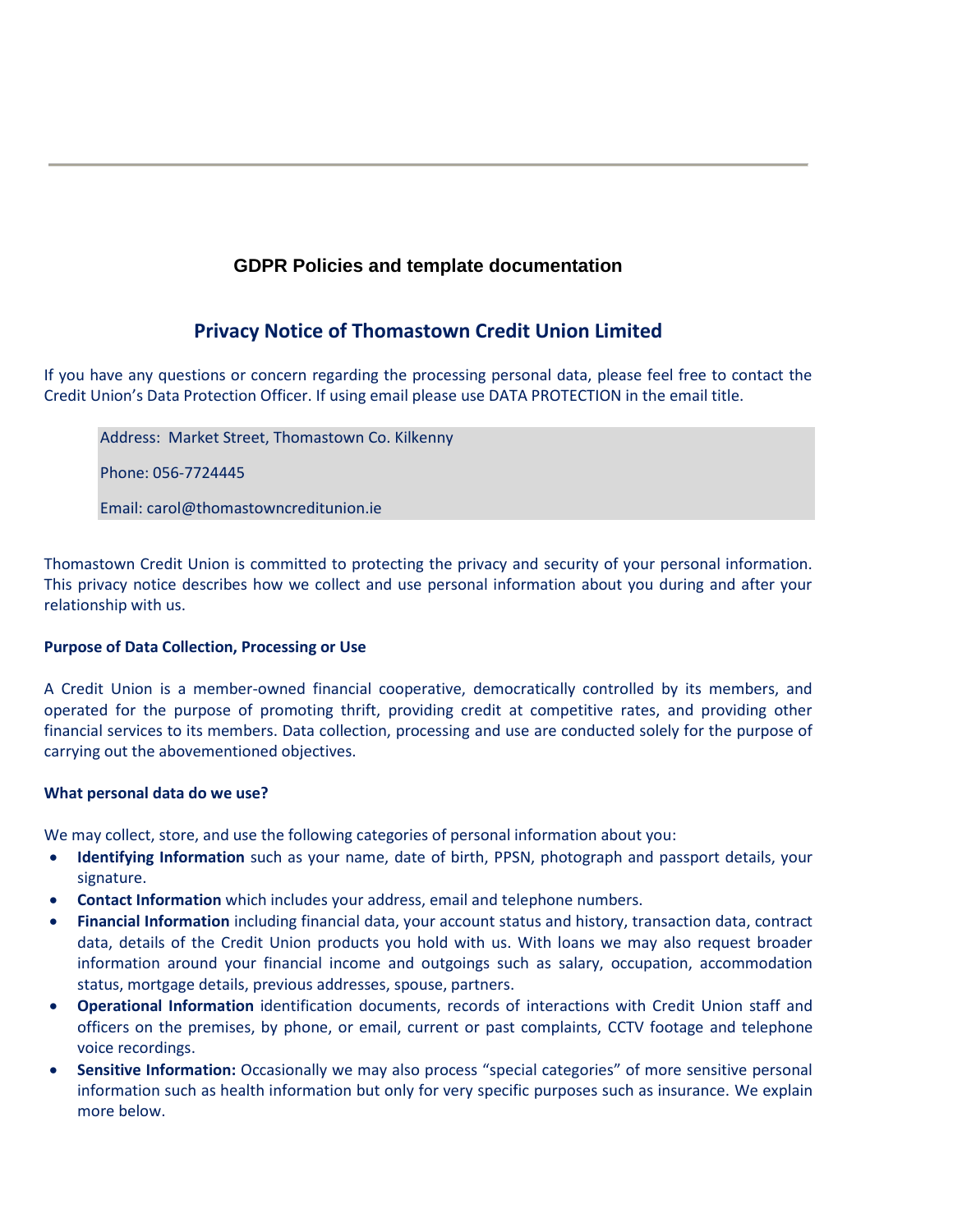We need all the categories of information in the list above to allow us to carry out the functions that would expect of a Credit Union which include identifying you, contacting you, offering you services under contract and keeping your assets safe.

We also need your personal identification data to enable us to comply with legal obligations such as those set our under the Credit Union Act 1997, and the Central Bank Regulations. Some of the above grounds for processing will overlap and there may be several grounds which justify our use of your personal information. We will ONLY process your data when we have legal grounds for so doing.

### **What happens if you do not wish to provide this information?**

If you are unwilling or unable to provide certain information when the Credit union makes a request, please understand that we may not be able to offer you the services we provide or perform the contract we have entered into. We cannot act in a way that would prevent us from complying with our legal obligations.

### **Change of purpose:**

You can be assured that we will only use your data for the purpose it was provided at the time we collected it from you and only in ways compatible with the purpose stated at the time of collecting. If we need to use your personal information for an unrelated purpose, we will request your consent for the new purpose or explain the legal obligation that requires the further processing of your data. At all times the Credit Union will operate under full transparency with and for its members.

### **How we use your sensitive personal information**:

"Special categories" of particularly sensitive personal information require higher levels of protection given the risk to you if there is a data breach. In addition to the legal basis for processing as is the case for all personal data, we need to have further justification for collecting, storing and using this type of sensitive personal information. We may process such data only in the following circumstances:

- **1.** In limited circumstances, with your explicit written consent.
- **2.** Where we need to carry out our legal obligations and in line with our data protection policy.
- **3.** Where it is needed in the public interest, and in line with our data protection policy.

Less commonly, we may process this type of information where it is needed in relation to legal claims or where it is needed to protect your interests (or someone else's interests) and you are not capable of giving your consent, or where you have already made the information public. See **Insurance** for further details

### **Profiling:**

We sometimes use systems to make informed decisions based on personal information we have (or are allowed to collect from others) about you such as your credit score. This information is used as part of the decision making we carry out for services such as loans and to meet our obligations regarding anti-money laundering and comply with our legal duties under the many regulations that govern our activities. We aim to process the minimum amount of personal data possible in accordance with Data Protection principles.

### **Data Retention Periods:**

We will only retain your personal information for as long as necessary to fulfil the purpose(s) for which it was obtained, taking into account our legal and contractual obligations to keep it. We document the reasons for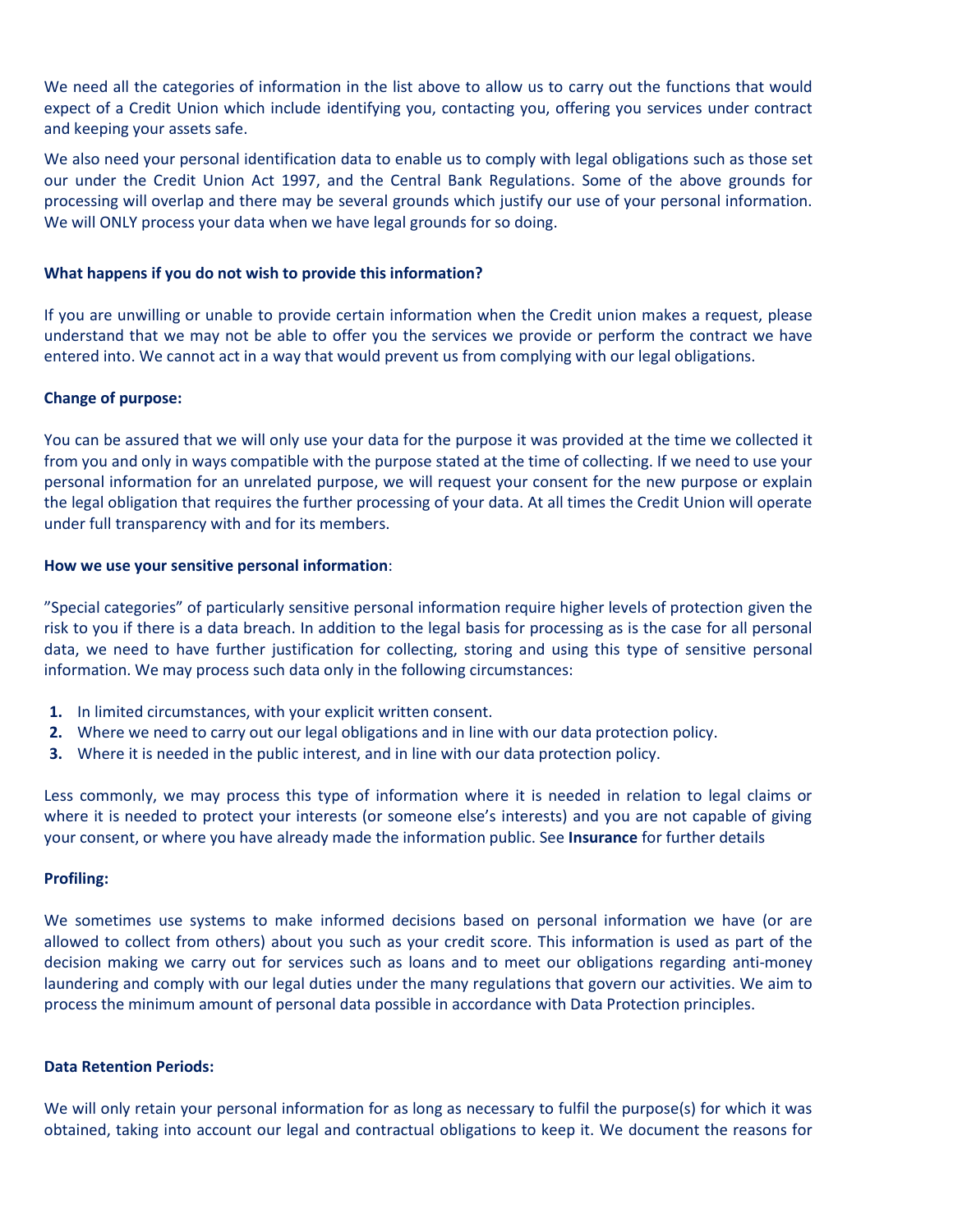our retention periods and where possible the retention periods themselves in our Retention Policy. Some of the main retention periods are set out below to help you understand how long your data is retained. In all cases we use the appropriate processes and technology to protect and secure any of your personal information we process.

Once the retention period has expired, your personal data will be securely and permanently deleted whether we have stored in digitally or in paper format.

Some of our main Retention Periods:

- **Accounting** records are required to be kept under the Credit Union Act, 1997 (as amended) for not less than six years from the date to which it relates.
- The **money laundering** provisions of Anti-Money Laundering legislation require that certain documents must be retained for a period of five years after the relationship with the member has ended and in limited circumstances ten years.
- We keep **income tax** records for a period of six years after completion of the transactions to which they relate.
- Credit agreements such as loans as well as other **contracts** are retained for six years from date of expiration or breach, and twelve years where the document is under seal.
- **CCTV** footage which is used in the normal course of business (i.e. for security purposes) for 28 days.
- **Membership forms** are kept for as long as the account is open and then for six years once the account is closed.
- **Insurance** 6 years

### **Planned data transmission to third countries**

We do not process any of your personal data outside the European Economic Area (EEA) and we make it a condition of our processors who work for us under contract that they must process your data on our behalf within the EEA also.

### **Security:**

The Credit Union takes the processing of your data very seriously. To protect the integrity and confidentiality of your data we put in place both technology and operational controls to limit risk to your personal data. These include:

- Physical security on the building including but not restricted to time locks, electronic door locks, CCTV and alarms.
- Technology controls including but not restricted to encryption, access controls, intrusion detection, anti-virus, application of patches and updates and the services of specialist IT professionals.
- Management controls and procedures that limit access to information based on roles, regular staff training, auditing and risk management protocols.
- Planning for scenarios through Business Continuity Plans which are tested in conjunction with Disaster Recovery Plans for our technology.

We take advice on the best technology to use when looking for new systems or updating existing systems. We also require the same level of caution and preparedness from any service providers chosen by the Credit Union who then process your data under contract for the us.

### **Explaining our use of your information**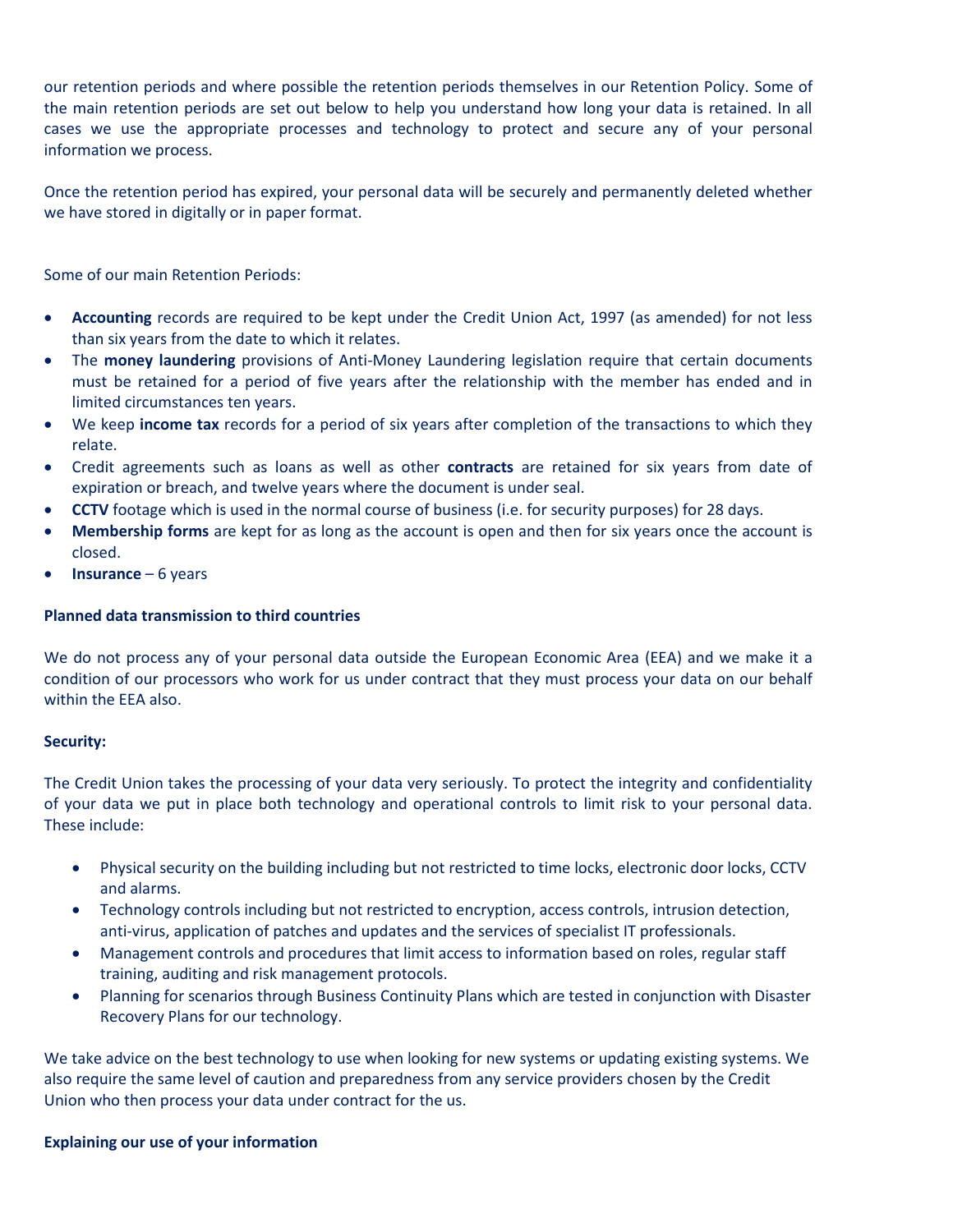We will collect and use relevant information about you, your transactions, your use of our products and services, and your relationships with us:

### **Fulfilling contracts**

This basis is appropriate where the processing is necessary for us to manage your accounts and for certain products the Credit Union provides to you such as loans.

**Administrative Purposes:** We will use the information provided by you, either contained in this form or any other form or application, for the purpose of assessing applications, processing applications you make and to maintaining and administer any accounts you have with the Credit Union.

**Third parties:** We may appoint under contract external third parties to process your data on our behalf. An example would be the printers of our AGM booklets and statement or the company that shred our paper files. We will ensure that any information passed to third parties conducting such functions on our behalf will do so with respect for the security of your data and will be protected in line with data protection law. We also have the right to audit them to check they do.

**Irish League of Credit Unions (ILCU**) **Affiliation:** The ILCU (a trade and representative body for Credit Unions in Ireland and Northern Ireland) provides professional and business support services such as marketing and public affairs representation, monitoring, financial, compliance, risk, learning and development, and insurance services to affiliated Credit Unions. As this Credit Union is affiliated to the ILCU, the Credit Union must also operate in line with the ILCU Standard Rules (which members of the Credit Union are bound to the Credit Union by) and the League Rules (which the Credit Union is bound to the ILCU by). We may share information in your application or in respect of any account or transaction of yours from the date of your original membership to authorised officers or employees of the ILCU for the purpose of the ILCU providing these services to us. Such services include

- **ILCU Savings Protection Scheme (SPS):** We may disclose information in any application from you or in respect of any account or transaction of yours from the date of your original membership to authorised officers or employees of the ILCU for the purpose of the ILCU providing these services and fulfilling requirements under our affiliation to the ILCU, and the SPS.
- **Insurance:** As part of our affiliation with the ILCU the Credit Union carries insurance products from ECCU Assurance DAC (ECCU) which includes Life Savings (LS), Loan Protection (LP) Death Benefit Insurance (DBI) and Disability Cover where it applies. To administer these products and services we may pass your details to ECCU Assurance DAC (ECCU), a life insurance company, wholly owned by the Irish League of Credit Unions which exists to provide insurance to Credit Unions affiliated to the Irish League of Credit Unions. It is a term of your membership, by virtue of our affiliation with the ILCU, that the Credit Union must apply to ECCU for Loan Protection (LP) if you choose to take out a loan with us. If covered any outstanding sum will be repaid to the Credit Union by ECCU in the event of your death. In order that we apply for LP it may be necessary to process 'special category' data, which includes data about your health. This information will be shared with ECCU to allow it deal with insurance underwriting, administration and claims on our behalf.
- In addition we provide Insurance Services to our members and collect data to process these services.

### **Credit Assessment**

When assessing your application for a loan, the Credit Union will take a number of factors into account and will utilise personal data sourced from:

- your application form or as part of your loan supporting documentation
- your existing Credit Union file,
- credit referencing agencies such as the Irish Credit Bureau and the Central Credit Registrar

The Credit Union's Loans Officer and the Loan's Committee then utilises this information to assess your loan application in line with the applicable legislation and the Credit Union's lending policy. We do this to ensure you have the capability to repay the loan and not to lend recklessly.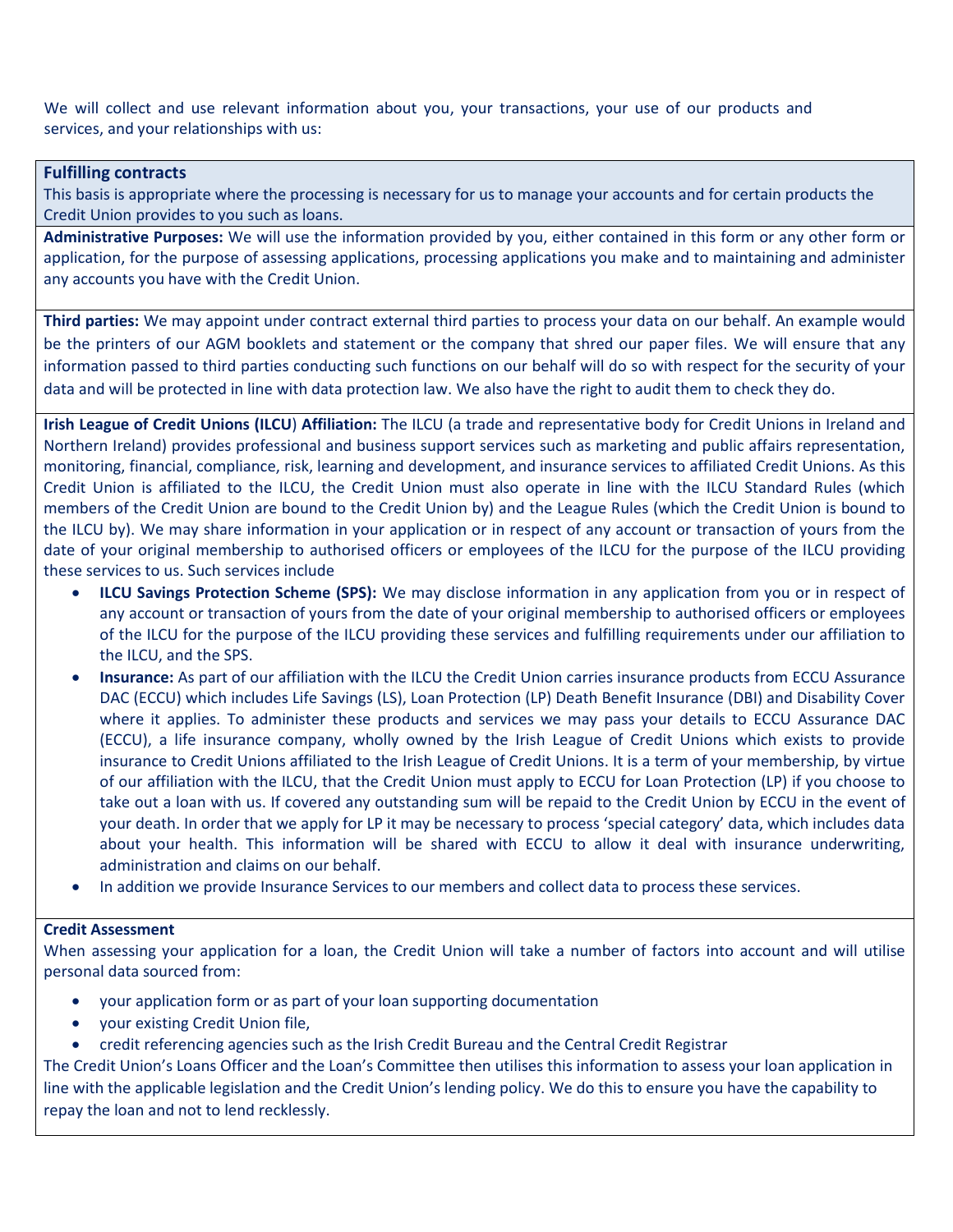**Debit or Charge Card:** N/A currently

### **Legal Duty**

This basis is appropriate when we are processing personal data to comply with an Irish or EU Law.

**Tax liability:** We may share information and documentation with domestic and foreign tax authorities to establish your liability to tax in any jurisdiction. Where a member is tax resident in another jurisdiction the Credit Union has certain reporting obligations to Revenue under the Common Reporting Standard. Revenue will then exchange this information with the jurisdiction of tax residence of the member. We cannot be responsible for any loss incurred by you or any third party as a result of complying with our legal obligations.

Under the "Return of Payments (Banks, Building Societies, Credit Unions and Savings Banks) Regulations 2008" the Credit Union is obliged to report details to the Revenue in respect of dividend or interest payments to members, which include PPSN where held.

**Regulatory and statutory requirements:** To meet our duties to the Regulator and the Central Bank of Ireland and to prove we are looking after your assets properly, we must allow authorised people or officers from these organisations to see our records (which may include information about you) for reporting, compliance and auditing purposes. For the same reason, we will also hold information about you when you are no longer a member but only for a set period of time as set out in the retention periods. We may also share information with certain statutory bodies such as the Department of Finance, the Department of Social Protection and the Financial Services and Pensions Ombudsman Bureau of Ireland ONLY if required by law to do so.

If An Garda Síochána request a copy of CCTV footage in the investigation of a crime, we only supply this upon receipt of a written instruction signed by a Garda of Superintendent rank or higher.

**Compliance with our anti-money laundering and combating terrorist financing obligations:** the information provided by you is used for compliance with our customer due diligence and screening obligations under anti-money laundering and combating terrorist financing obligations under The Money Laundering provisions of the Criminal Justice (Money Laundering and Terrorist Financing) Act 2010 , as amended by Part 2 of the Criminal Justice Act 2013 ("the Act"), In other words, we need to make sure our services and your account(s) are not used for illegal purposes.

**Audit:** To meet our legislative and regulatory duties we hire under contract an external group of experts to audit our financial accounts, advise on how we can best meet our obligations and improve our ways of operating. We will allow the external auditors to see our records (which may include information about you) for these purposes and they are bound by confidentiality.

**Nominations:** The Credit Union Act 1997 *as amended* allows members to nominate a person(s) to receive a certain amount from their account on their death, subject to a statutory maximum. Where a member wishes to make a nomination, the Credit Union must record personal data of nominees in this event.

**Credit Reporting:** Where a loan is applied for in the sum of €500 or more, the Credit Union is obliged to make an enquiry of the Central Credit Register (CCR) in respect of the borrower. Where a loan is granted in the sum of €500 or more, the Credit Union is obliged to report both personal details and credit details of the borrower to the CCR. All banks and Credit Unions must do this.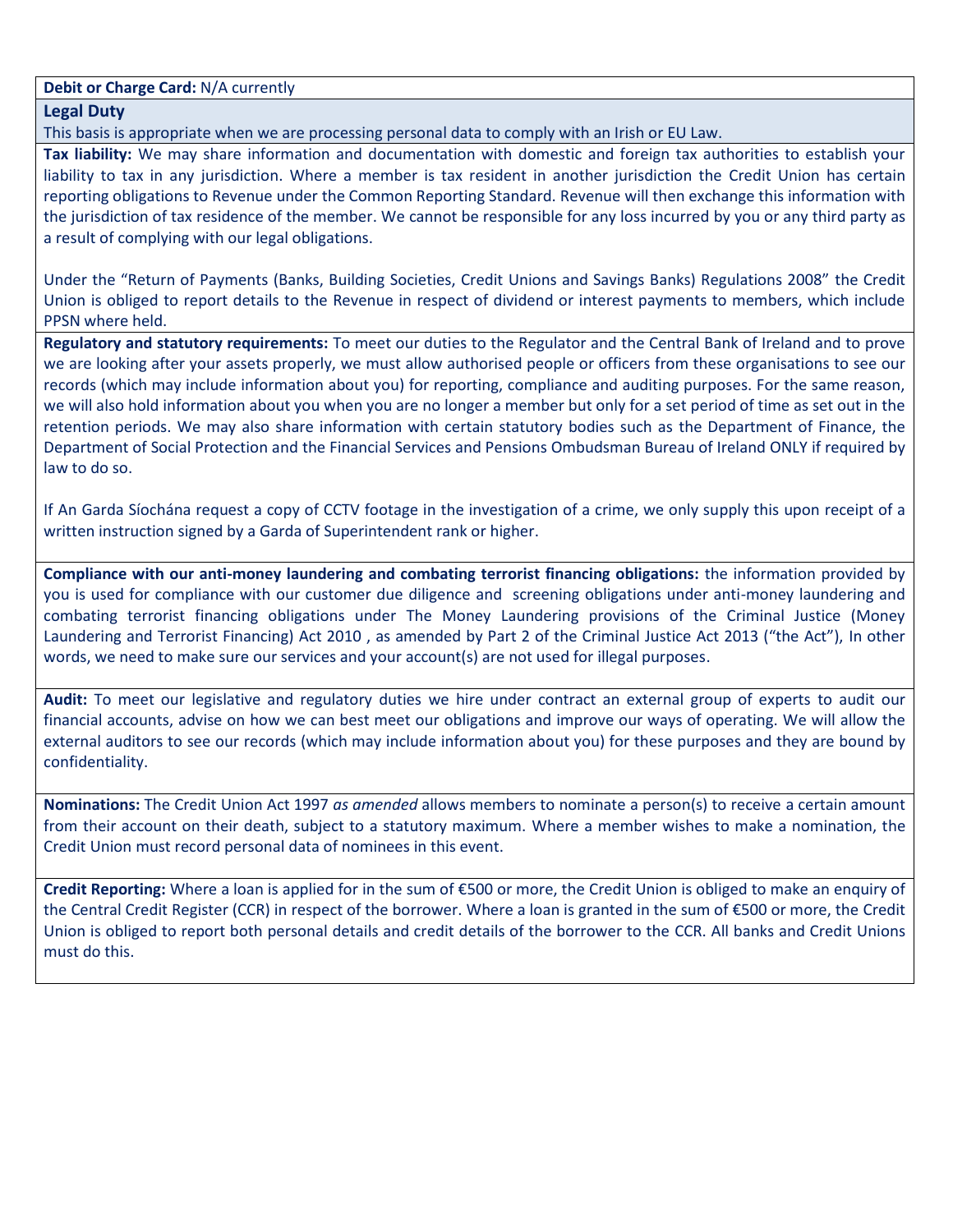### **Legitimate interests**

A legitimate interest is when we have a business or commercial reason to use your information. But even then, it must not unfairly go against what is right and best for you. If we rely on our legitimate interest, we will tell you what that is.

# **Credit Assessment and Credit Reference Agencies:**

As mention under Contracts above, when assessing an application for a loan, the Credit Union utilises credit data from credit referencing agencies such as the Central Credit Registrar. Our legitimate interest: The Credit Union, for its own benefit and therefore the benefit of its members, must lend responsibly and will use your credit scoring information in order to determine your suitability for the loan applied for. When using the service of a credit referencing agency we will pass them your personal details and details of your credit performance.

CCR detailed information on how they process your data is available on the CCR website:

https://www.centralcreditregister.ie/borrower-area

CCR also collect data for statistical date as explained on their website

**CCTV:** We have a CCTV system installed to collect footage inside and outside the Credit union. You can see our clearly marked signage which sets out the purposes for the system. We use these for Security, Health and Safety and the Identification and Prevention of Fraud. These cameras are used given the fact that we handle cash on the premises, our ICT systems handle personal and confidential information and we have an obligation to protect the wellbeing of our staff and visitors to the premises. The footage is only held for 28 days unless need to investigate or deal with incidents that have been brought to the attention of management. Access to the CCTV images is carefully restricted within the Credit Union and only used for the stated purposes.

**Photographs:** Our computer system for managing members' accounts provides us with the ability to store a photo of you. When you are in the Credit Union at the counter, when your member number is entered it displays this photo to teller. We use this to help keep your information and money safe helping us prevent fraud and giving out information to the wrong person by mistake.

**Voice Recording:** We record phone calls as part our records for training, identification, regulatory and improvement of services purposes.

**Our legitimate interest**: We keep recordings to add to our records, to verify facts and information, to improve our training of all staff and to improve our services to you.

**Credit Union Updates:** As the Union is owned by the members it is important to ensure that they are kept up to date with the products and/or services which are on offer. These may be communicated to the membership via post with the notice of the AGM or personal statements.

# **Your consent**

### **Market Research**

To help us improve and measure the quality of our products and services we undertake market research from time to time. This may include using the Irish League of Credit Unions and/ specialist market research companies. See section on Your Marketing Preferences.

### **Competitions**

The Credit Union is involved with the Art competition in liaison with the ILCU. Upon entry you will be given further information and asked for your consent to the processing of personal data which may include your photograph. Your information is processed only where you have given this consent. Where the person providing consent is below 16\* then we ask that the parent/legal guardian provides the appropriate consent. A separate privacy notice is included in all Art Competition entry forms.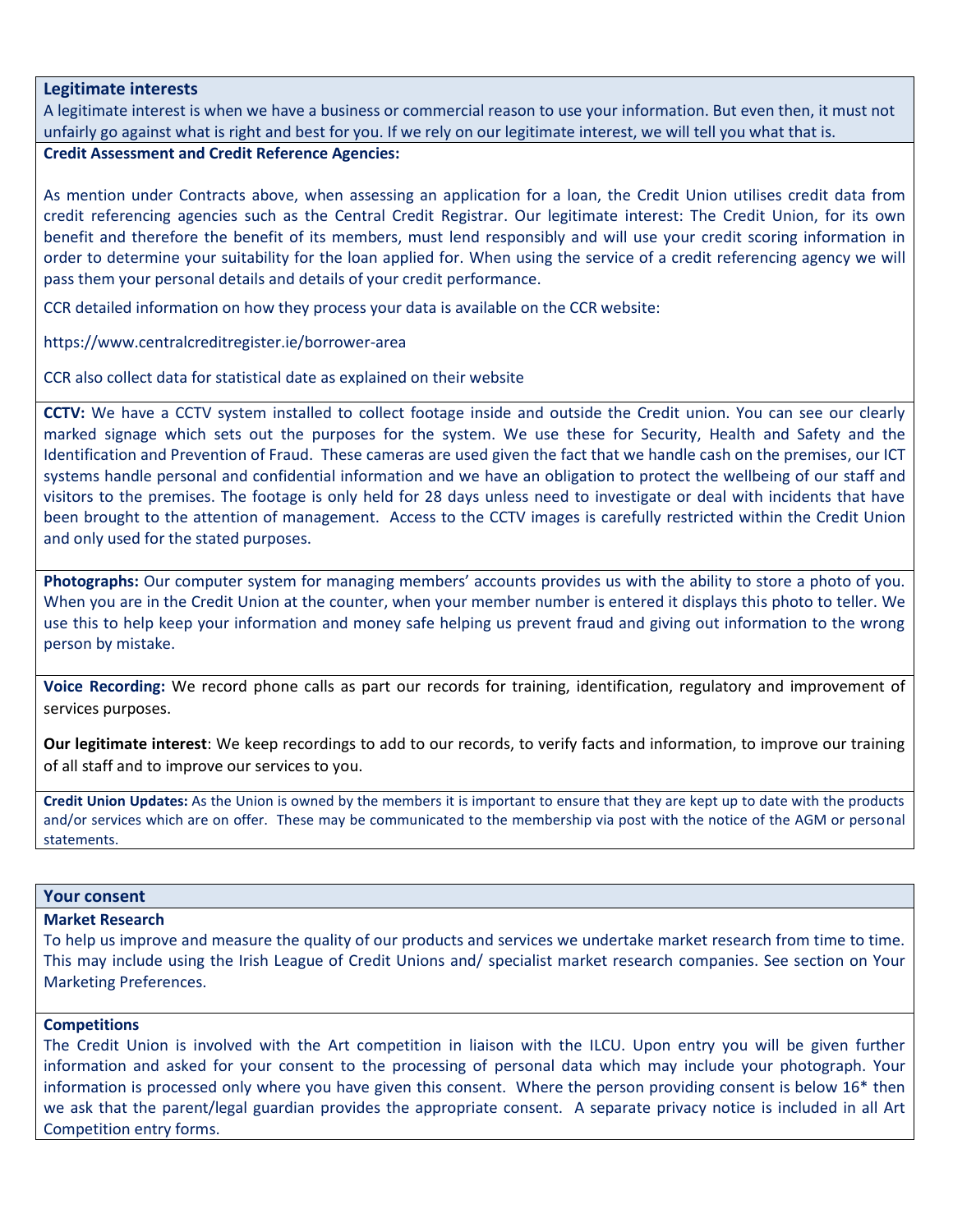### **Schools Quiz**

The Credit Union is involved in the Schools Quiz in liaison with the ILCU. The Schools Quiz is open to entrants aged 4 to 13. Upon entry parent/legal guardians will be given further information and asked for their consent to the processing of their child's personal data which may include a photograph. This information is processed only where consent has been given. Where the person providing consent is below 16<sup>\*</sup> then we ask that the parent/legal guardian provide the appropriate consent. A separate privacy notice is included in all School Quiz entry forms.

#### **Draws**

N/A currently

# **Marketing**

The Credit Union may wish to undertake direct marketing from time to time to inform members of services, products and special offers. This is only undertaken on the basis of freely given consent which can be withdrawn at any time. When gathering your consent we will ask you to clearly indicate which, if any, means you would like us to communicate with you such as email, SMS, phone or post. If there should be any doubt whether consent has been given or is up to date, the Credit Union will assume no consent has been given. You can update your marketing preferences whenever you wish either on the website, in the Credit Union itself or by email. If we make a mistake and send you marketing when you have indicated you don't want it, do let us know as soon as possible.

### **Cookies:**

We use cookies which are text files that contain small pieces of information which are downloaded to your device when you visit the Credit Union web site. There are several types of cookies:

### **1) Transient (or per-session) cookies**

These only exist for the duration of your visit to a web site and are deleted when you leave. They are sometimes necessary for the correct operation of our web site as you move between the different pages.

# **2) Persistent (or permanent) cookies**

These cookies stay on your device until they expire after a pre-set length of time or are deleted. These cookies can be useful because such as when they store your login information so that you don't have to enter your login information every time.

### **3) First and third party cookies**

Additionally, cookies can be first or third party cookies. First party cookies are owned and created by the website you're viewing- in this case by the Credit Union. Third party cookies are owned and created by an independent company, usually a company providing a service – such as Google Analytics.

### **What cookies do we use?**

We use all these types of cookies for the correct operation of this web site as well as to understand how this web site is used by members so that we can continue to improve it. A detailed list of all the cookies used and their type / function is listed on our website under the privacy link.

We do also use **Google Analytics** which is a free web analytics tool that mainly helps site owners to understand how their visitors engage with their site by setting cookies. They collect information anonymously and report site trends without identifying individual visitors, and we have taken steps to ensure that as little as possible personal data is collected. It helps us, for example, to understand which areas of our website are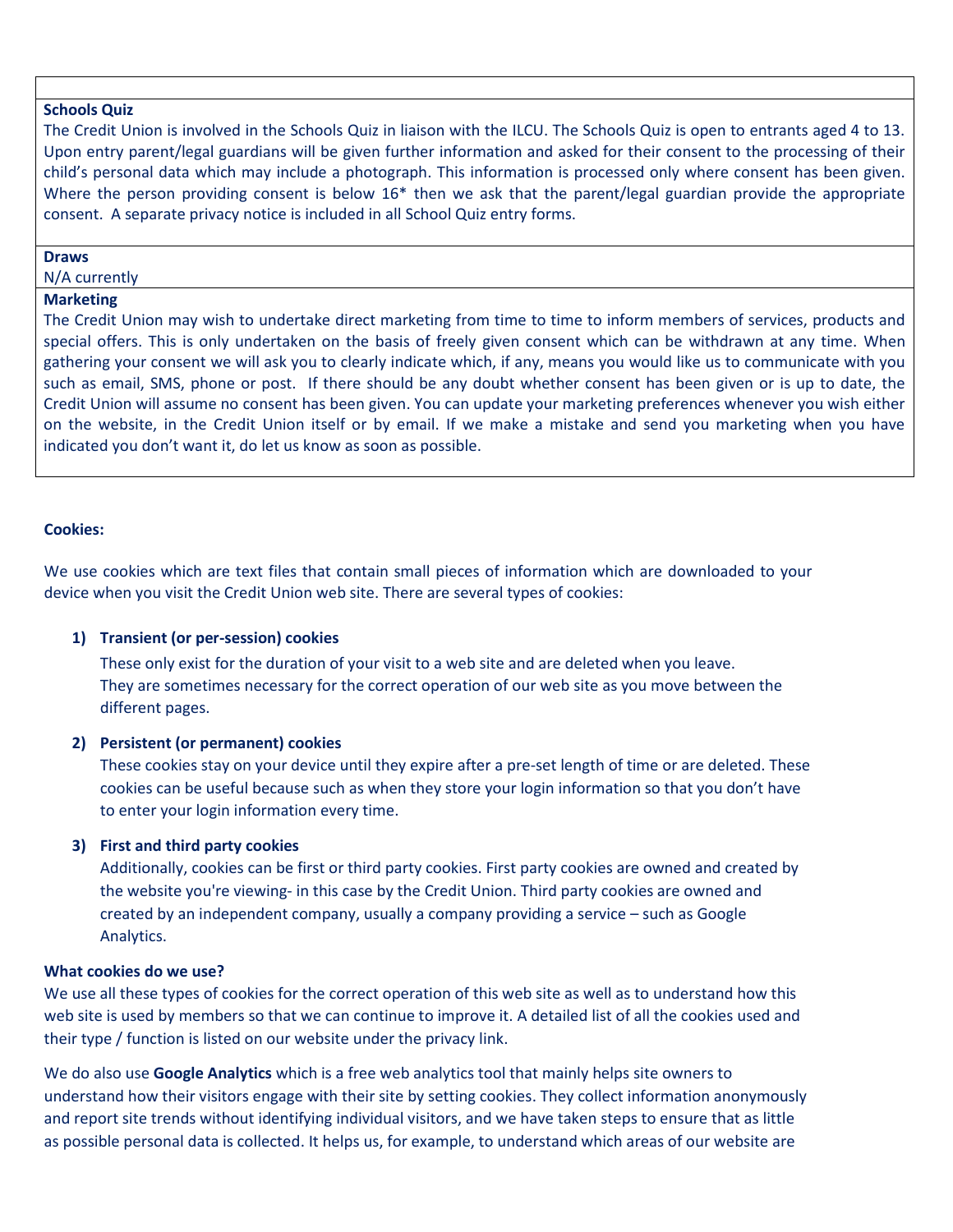the most popular. Google accesses such personal information as IP address, username and associated email address if used to login into the website. We do not process this information for purposes other than to track the performance of our website, this information is not shared with any other third party.

You can refuse or accept cookies from the web site at any time by modifying settings in your Internet browser. Information about the steps to follow can be found on your Internet browser provider's site via your help screen.

For more information on Cookies please see the Cookie policy on our website.

Please be aware that if all cookies are disabled, some of the features of the Credit Union's web site may not operate as intended. To opt out of being tracked by Google Analytics please visit [http://tools.google.com/dlpage/gaoptout.](http://tools.google.com/dlpage/gaoptout)

# **Your Rights**

**Irish legislation and the EU's General Data Protection Regulation gives individuals significant rights over how their personal data is collected and used. A summary of these rights is set out below. Further information can be found on the website of the Data Protection Commissioner.**

**<http://gdprandyou.ie/wp-content/uploads/2018/03/Rights-of-Individuals-under-the-General-Data-Protection-Regulation.pdf>**

|                         | To find out whether we hold any of your personal data, if we do, to request access to that data that to be<br>$\bullet$<br>furnished a copy of that data. You are also entitled to request further information about the processing.                                                                                                                                                     |
|-------------------------|------------------------------------------------------------------------------------------------------------------------------------------------------------------------------------------------------------------------------------------------------------------------------------------------------------------------------------------------------------------------------------------|
|                         | <b>Request correction</b> of the personal information that we hold about you. This enables you to have any<br>$\bullet$<br>incomplete or inaccurate information we hold about you rectified and kept as up to date and as accurate as<br>possible.                                                                                                                                       |
| $\overline{\textbf{X}}$ | Request erasure of your personal information. This enables you to ask us to delete or remove personal<br>$\bullet$<br>information where there is no good reason for us continuing to process it. You also have the right to ask us<br>to delete or remove your personal information where you have exercised your right to object to processing<br>(see below).                          |
|                         | Object to processing of your personal information where we are relying on a legitimate interest (or those of<br>$\bullet$<br>a third party) and there is something about your particular situation which makes you want to object to<br>processing on this ground. You also have the right to object where we are processing your personal<br>information for direct marketing purposes. |
|                         | Request the restriction of processing of your personal information. You can ask us to suspend processing<br>$\bullet$<br>personal information about you, in certain circumstances.                                                                                                                                                                                                       |
| Withdraw                | Where we are processing your data based solely on your consent you have a right to withdraw that<br>$\bullet$<br>consent at any time and free of charge.                                                                                                                                                                                                                                 |
|                         | Request that we: a) provide you with a copy of any relevant personal data in a reusable format; or b)<br>$\bullet$<br>request that we transfer your relevant personal data to another controller where it's technically feasible<br>to do so.                                                                                                                                            |

If you have any questions or queries please feel free to contact the Data Protection Officer in your Credit Union who is there to help answer your questions and make sure your data is processed carefully and correctly.

You always have the right to seek advice and support from the **Data Protection Commissioner (DPC)** and make a complaint where